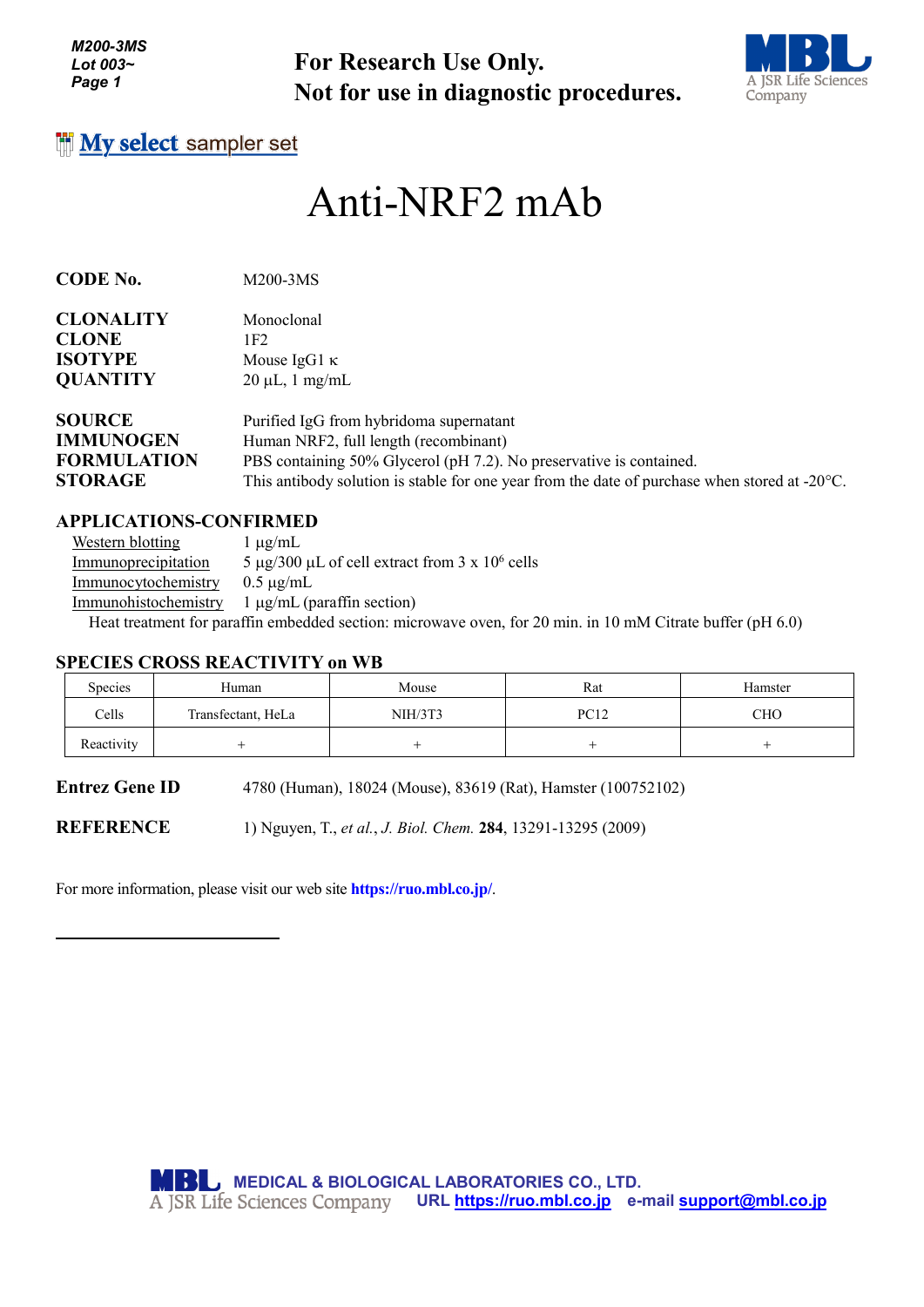The descriptions of the following protocols are examples. Each user should determine the appropriate condition.

#### **SDS-PAGE & Western blotting**

- 1) Wash 1 x  $10^7$  cells 3 times with PBS and suspends them in 1 mL of Laemmli's sample buffer, then sonicate briefly (up to 20 sec.).
- 2) Boil the samples for 3 min. and centrifuge. Load 10 µL of the sample per lane in a 1-mm-thick SDS-polyacrylamide gel (7.5% acrylamide) for electrophoresis.
- 3) Blot the protein to a polyvinylidene difluoride (PVDF) membrane at  $1 \text{ mA/cm}^2$  for  $1 \text{ hr}$  in a semi-dry transfer system (Transfer Buffer: 25 mM Tris, 190 mM glycine, 20% methanol). See the manufacturer's manual for precise transfer procedure.
- 4) To reduce nonspecific binding, soak the membrane in 10% skimmed milk (in PBS, pH 7.2) overnight at 4°C.
- 5) Incubate the membrane with primary antibody diluted with 1% skimmed milk (in PBS, pH 7.2) as suggested in the **APPLICATIONS** for 1 hr. at room temperature. (The concentration of antibody will depend on the conditions.)
- 6) Wash the membrane with PBS-T [0.05% Tween-20 in PBS] (5 min. x 3).
- 7) Incubate the membrane with 1:10,000 of Anti-IgG (H+L chain) (Mouse) pAb-HRP (MBL, code no. 330) diluted with 1% skimmed milk (in PBS, pH 7.2) for 1 hr. at room temperature.
- 8) Wash the membrane with PBS-T (5 min. x 3).
- 9) Wipe excess buffer on the membrane, and then incubate it with appropriate chemiluminescence reagent for 1 min. Remove extra reagent from the membrane by dabbing with paper towel, and seal it in plastic wrap.
- 10) Expose to an X-ray film in a dark room for 3 min. Develop the film as usual. The condition for exposure and development may vary.

(Positive controls for Western blotting; Trasnfectant, HeLa, PC12, CHO, NIH/3T3)



#### *Western blot analysis of NRF2*

Lane 1: NRF2/293T Lane 2: HeLa Lane 3: PC12 Lane 4: CHO Lane 5: NIH/3T3

Immunoblotted with Anti-NRF2 mAb (MBL, code no. M200-3)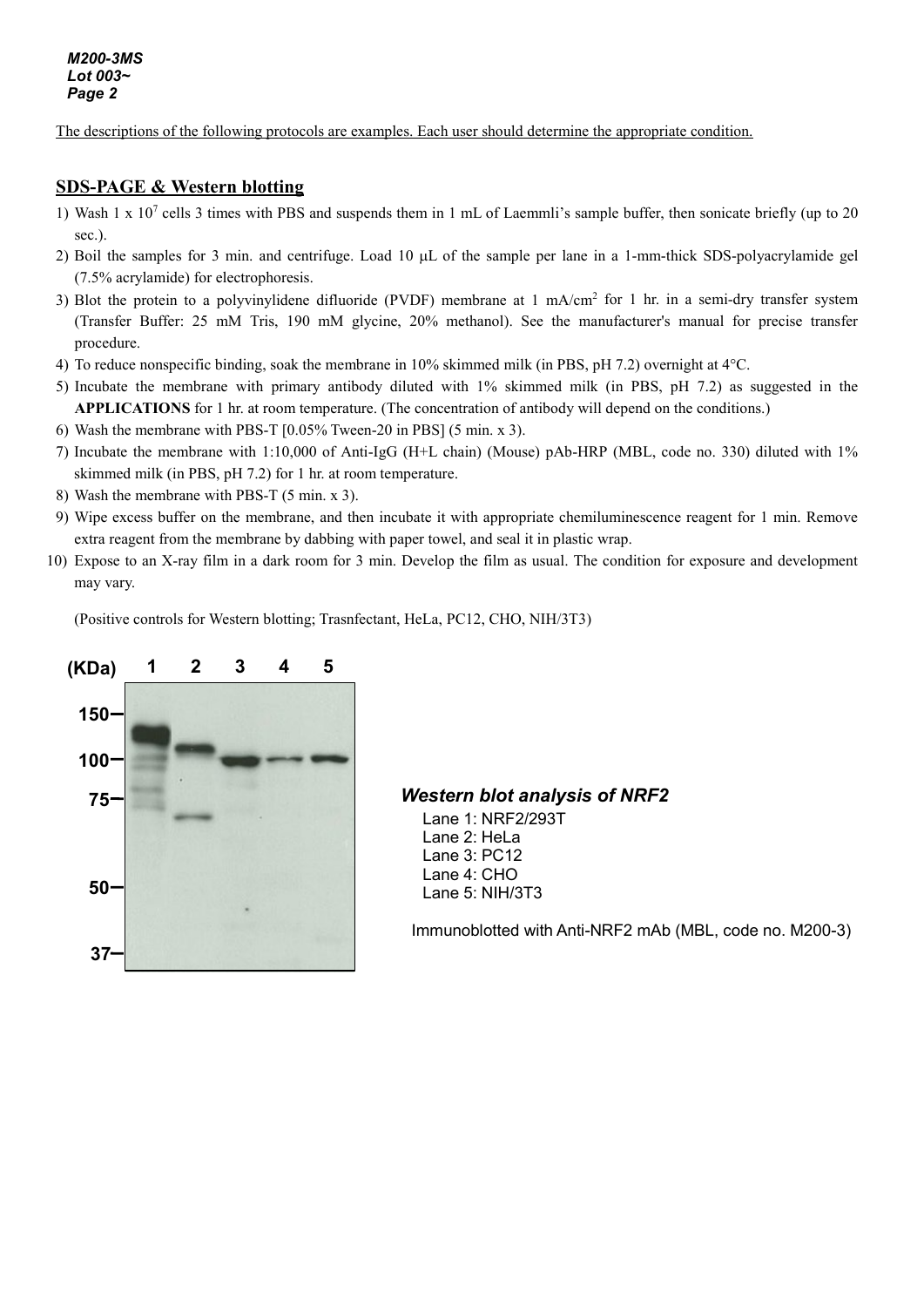## **Immunoprecipitation**

- 1) Wash 1 x 107 cells twice with PBS and resuspend them with 1 mL of ice-cold Extraction buffer [50 mM Tris-HCl (pH 7.5), 150 mM NaCl, 0.05% NP-40] containing appropriate protease inhibitors, then sonicate briefly (up to 20 sec.).
- 2) Centrifuge the tube at 12,000 x g for 5 min. at 4°C and transfer the supernatant to another tube.
- 3) Mix 20 µL of 50% protein A agarose beads slurry resuspended in 300 µL of IP buffer [10 mM Tris-HCl (pH 8.0), 500 mM NaCl, 0.1% NP-40] with primary antibody as suggested in the **APPLICATIONS**. Incubate with gentle agitation for 1 hr. at 4°C.
- 4) Wash the beads once with 1 mL of IP buffer.
- 5) Add 300  $\mu$ L of cell lysate (prepared sample from step 2)), then incubate with gentle agitation for 1 hr. at  $4^{\circ}$ C.
- 6) Wash the beads 4 times with 1 mL of Extraction buffer.
- 7) Resuspend the beads in 20 µL of Laemmli's sample buffer, boil for 3 min. and centrifuge.
- 8) Load 10 µL of the sample per lane in a 1-mm-thick SDS-polyacrylamide gel (7.5% acrylamide) for electrophoresis.
- 9) Blot the protein to a polyvinylidene difluoride (PVDF) membrane at 1 mA/cm2 for 1 hr. in a semi-dry transfer system (Transfer Buffer: 25 mM Tris, 190 mM glycine, 20% methanol). See the manufacturer's manual for precise transfer procedure.
- 10) To reduce nonspecific binding, soak the membrane in 10% skimmed milk (in PBS, pH 7.2) overnight at 4°C.
- 11) Incubate the membrane with 1:1,000 of Anti-NRF2 pAb (MBL, code no. PM069) diluted with 1% skimmed milk (in PBS, pH 7.2) for 1 hr. at room temperature. (The concentration of antibody will depend on the conditions.)
- 12) Wash the membrane with PBS-T [0.05% Tween-20 in PBS] (5 min. x 3).
- 13) Incubate the membrane with 1:10,000 of Anti-IgG (H+L chain) (Rabbit) pAb-HRP (MBL, code no. 458) diluted with 1% skimmed milk (in PBS, pH 7.2) for 1 hr. at room temperature.
- 14) Wash the membrane with PBS-T (5 min. x 3).
- 15) Wipe excess buffer on the membrane, and then incubate it with appropriate chemiluminescence reagent for 1 min.
- 16) Remove extra reagent from the membrane by dabbing with paper towel, and seal it in plastic wrap.
- 17) Expose to an X-ray film in a dark room for 1 min. Develop the film as usual. The condition for exposure and development may vary.

(Positive control for Immunoprecipitation; HeLa)



## *Immunoprecipitation of NRF2 from HeLa*

Lane 1: Isotype control (MBL, code no. M075-3) Lane 2: Anti-NRF2 mAb (MBL, code no. M200-3)

Immunoblotted with Anti-NRF2 pAb (MBL, code no. PM069)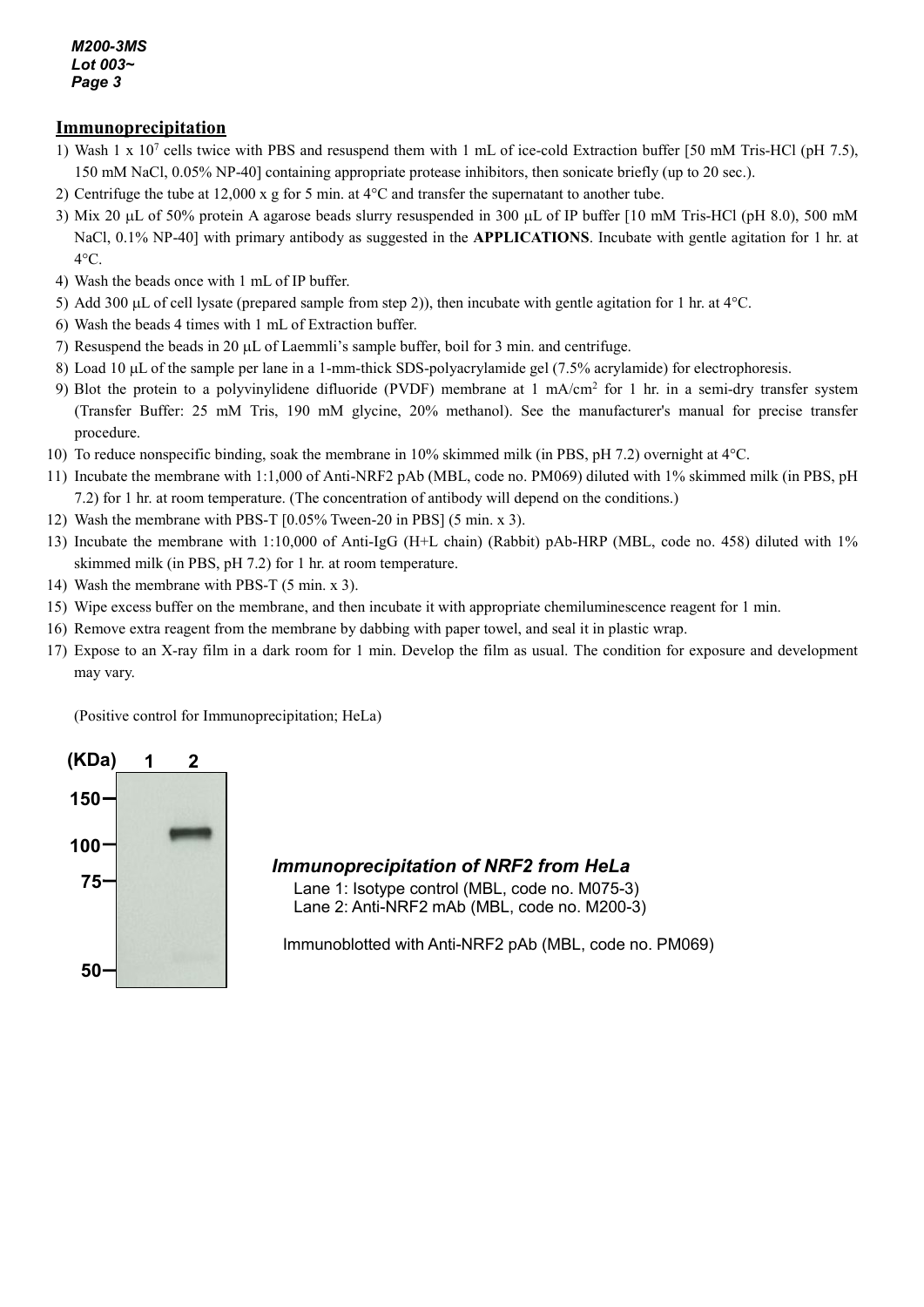## **Immunocytochemistry**

- 1) Spread the cells on a glass slide, then incubate in a  $CO<sub>2</sub>$  incubator overnight.
- 2) Remove the culture supernatant by careful aspiration.
- 3) Wash the slide twice with PBS.
- 4) Fix the cells with 4% paraformaldehyde/PBS for 10 min. at room temperature (20~25°C).
- 5) Wash the slide twice with PBS.
- 6) Permeabilize the cells with 200 µL of 0.2% Triton X-100/PBS for 10 min. at room temperature.
- 7) Wash the slide twice with PBS.
- 8) Add 200 µL of the primary antibody diluted with PBS as suggested in the **APPLICATIONS** onto the cells and incubate for 1 hr. at room temperature. (Optimization of antibody concentration or incubation condition is recommended if necessary.)
- 9) Wash the slide twice with PBS.
- 10) Add 200 µL of 1:500 Alexa Fluor® 488 Goat Anti-mouse IgG (Thermo Fisher Scientific, code no. A11001) diluted with PBS onto the cells. Incubate for 30 min. at room temperature. Keep out light by aluminum foil.
- 11) Wash the slide twice with PBS.
- 12) Promptly add mounting medium onto the slide, then put a cover slip on it.

(Positive control for Immunocytochemistry; HeLa)



*Immunocytochemical detection of NRF2 in HeLa* Green: Anti-NRF2 mAb (MBL, code no. M200-3)